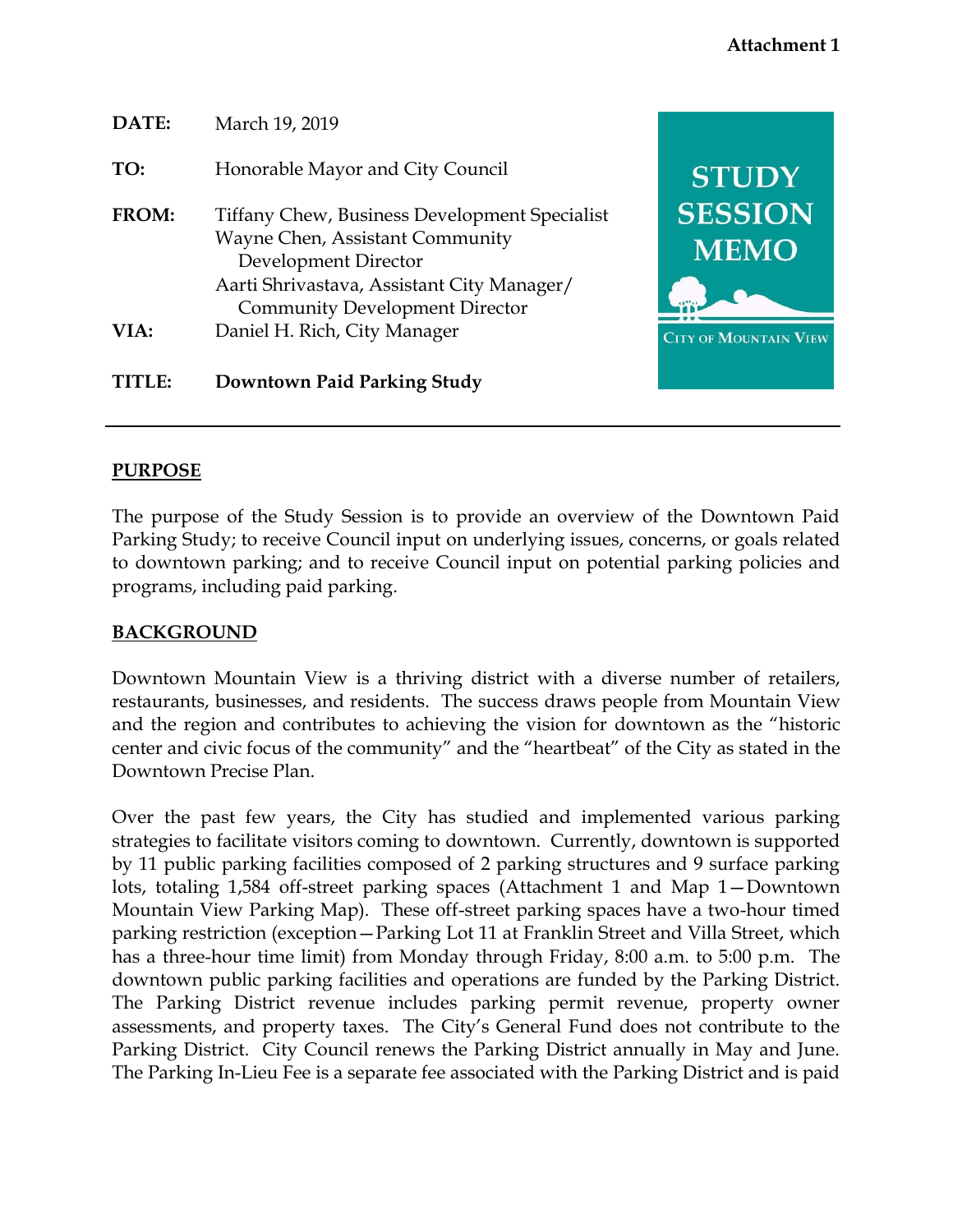by developers in lieu of constructing parking on-site. Parking In-Lieu revenue can only be used for the creation of new parking supply.

In 2011, the City completed a comprehensive Downtown Parking Study. The 2011 Study concluded that: (1) the City's public parking system downtown had sufficient spaces overall; (2) there are two parking peaks downtown, composed of lunch and dinner hours; and (3) developed and improved commercial activity in downtown could lead to increased parking demand several years down the road. As a result of the 2011 Study and City Council direction, the City developed a downtown



#### **Map 1: Downtown Mountain View Parking Map**

parking work plan with solutions to address peak-parking demand, with the following completed or initiated in the past five years:

- Installed parking technology—real-time wayfinding sign and sensor system at the two public parking structures;
- Implemented a four-year Levi's Stadium Parking Pilot Program at City Council's direction, including two years of paid parking in select public parking facilities and a four-year-long residential parking permit program for 49ers' game days at Levi's Stadium;
- Implemented a Residential Parking Permit Program, which establishes a process for neighborhoods to request limits on street parking [\(https://www.mountainview.gov/depts/pw/transport/traffic.asp\)](https://www.mountainview.gov/depts/pw/transport/traffic.asp);
- Increased the Parking In-Lieu Fee from \$26,000 per required parking space to \$48,000 per required parking space for new development and tied the fee to construction costs (the current fee is \$49,963);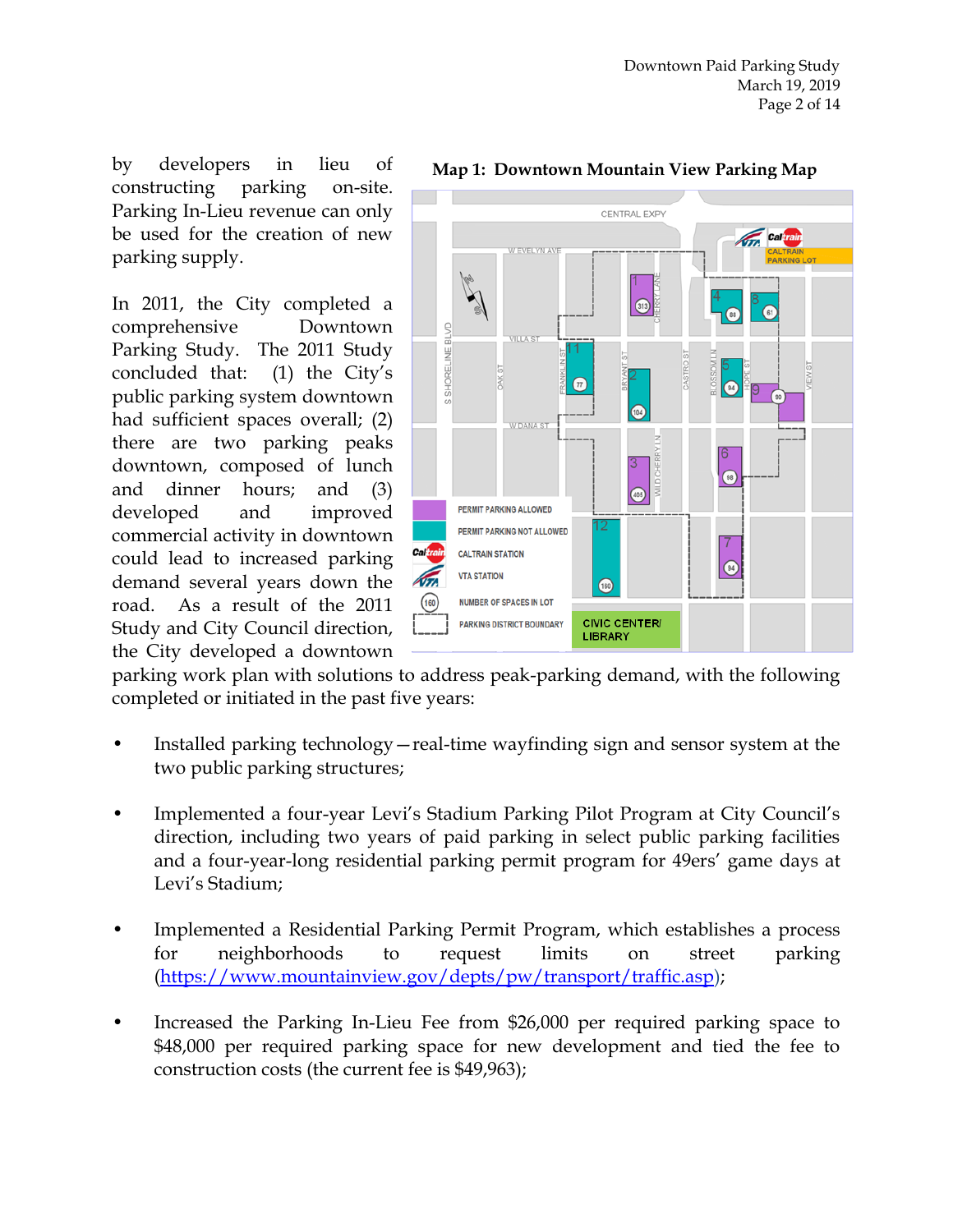- Implemented a valet parking pilot program at Parking Lot 11;
- Collection of parking occupancy data in the public parking facilities (not on-street parking spaces) twice a year;
- Increasing the amount of public parking spaces with future development of Parking Lots 4 and 8 (Hope Street between Evelyn Avenue and Villa Street—76 net new public parking spaces and 160 additional public parking spaces during the evenings and weekends); and
- Developing a Transit Center Master Plan, including an increase in the amount of available parking to address parking demands related to the increased use of the Transit Center.

The City also administers a Downtown Parking Permit Program for property owners, businesses, and residents within the Parking District. This permit program (different from the Residential Parking Permit Program) sells annual, quarterly, monthly, and daily passes to people within the Parking District and permit holders can park in specific downtown parking facilities all day.

In October 2016, the City Council held a Study Session to discuss downtown parking demands and provided additional input on options to accommodate parking demands in Downtown Mountain View. Council directed staff to explore two short-term pilot programs (ride-sharing credit and valet parking) and two longer-term options (shared parking and paid parking). Regarding the two short-term pilot programs, the ridesharing pilot program was not launched due to the inability to reach agreements with the major ride-sharing companies, but the valet parking pilot program was implemented in 2018, and Council recently extended it through Fiscal Year 2019-20. Regarding the two longer-term strategies, staff has been and continues to be in discussions with downtown businesses on a shared parking program, and a Downtown Paid Parking (DPP) Study was initiated in June 2018. The purpose of this Study Session is to discuss the results of the paid parking study, consider downtown paid parking in the context of a broader parking demand management strategy, and receive Council input and direction.

#### **DISCUSSION**

In June 2018, the City initiated a DPP Study with Dixon Resources (Dixon) as the consultant (Attachment 2—Draft Downtown Paid Parking Study). The study area focuses on the downtown commercial area composed of Castro Street from Evelyn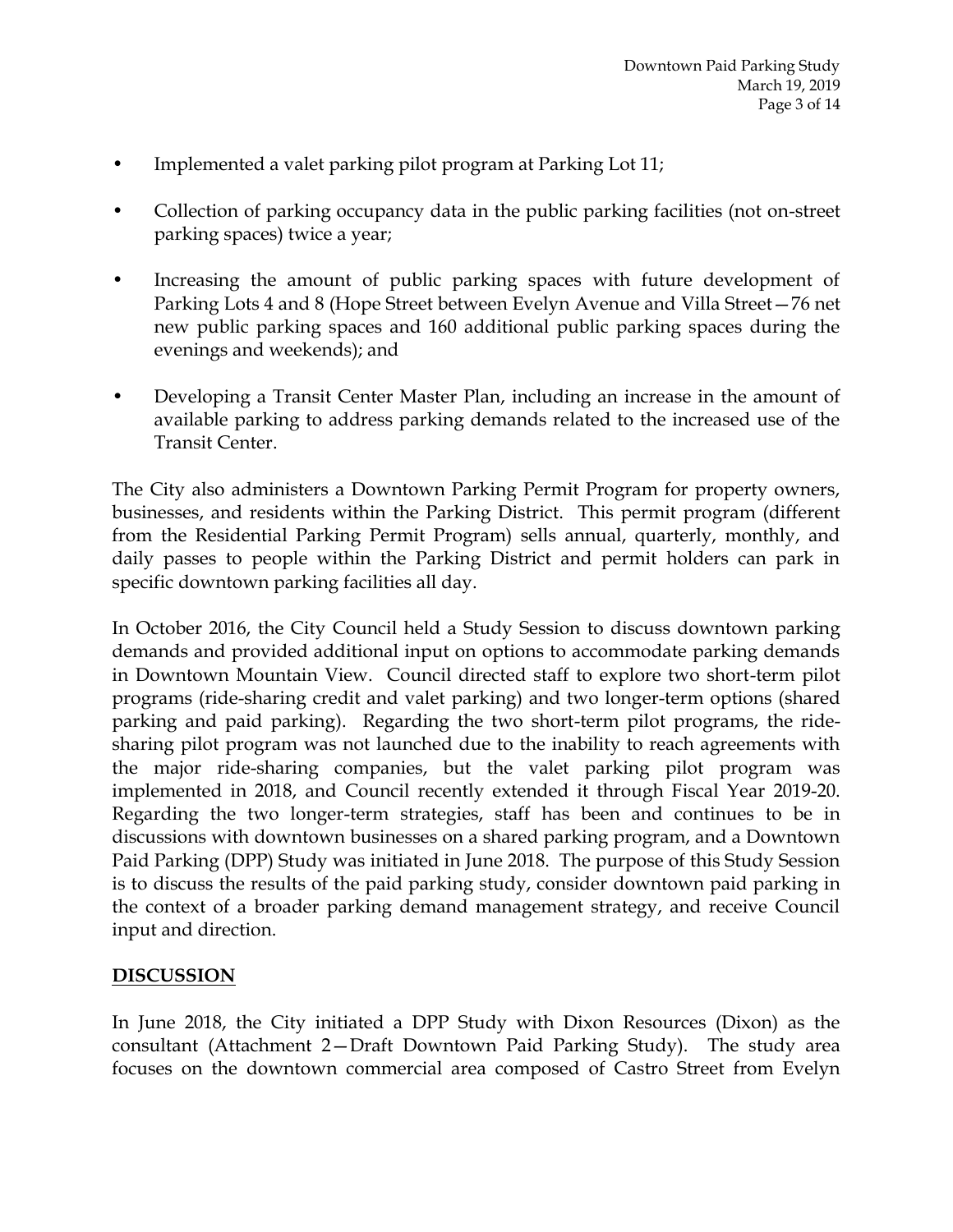Avenue to El Camino Real and the accompanying side streets (Franklin Street and View Street).

The DPP Study includes a review of existing downtown parking conditions and outreach to the downtown community as well as the overall Mountain View community. A key outcome of the DPP Study is a Parking Action Plan (PAP) that: (1) provides a broader parking demand management strategy with a suite of options to maximize the utilization of existing public parking facilities and preclude building a third parking structure; and (2) discusses key elements of paid parking—which is one of the parking demand strategies—and how it could be implemented if the City Council so desired. A comprehensive parking demand management would be composed of a system of policies, regulations, and practices that control the use and supply of public parking both on- and off-street. The system could be a combination of managing parking locations, parking time restrictions, parking pricing, permit parking, and enforcement. According to Dixon, pricing strategies such as paid parking are some of the most flexible and effective parking management approaches to shift parking demand and maximize the use of existing spaces. An effective paid parking program that prices spaces accordingly based on variations in demand can help users find parking more easily and closer to their intended destination(s); increase turnover of parking spaces so that more visitors can access an area for business and boost economic activity; reduce traffic congestion; and conserve fuel and reduce vehicle emissions by reducing the search for parking.

## **Existing Downtown Parking Conditions**

To help with the overall management of the downtown public parking facilities, Dixon collected parking occupancy data in the spring and fall to monitor parking conditions. Parking counts are taken at the downtown public parking facilities shown in Map 1 (does not include on-street public parking) in the spring and fall on a Thursday and Friday at two-hour intervals from 10:00 a.m. to 8:00 p.m. In preparation for the DPP Study, the City expanded the spring 2018 parking counts to Wednesday, Thursday, Friday, and Saturday during the same time frames. The most recent parking counts took place on November 14, 2018 through November 17, 2018 (Attachment 3— Downtown Parking Data November 2018) and the next set of parking counts will be collected at the end of April 2019.

The parking industry standard defines 85 percent as the target parking space occupancy rate. At this 85 percent target, it is assumed that the utilization rate of the existing parking supply achieves an ideal balance between efficient use of the existing supply without excess supply while minimizing parking challenges and congestion. Using this metric, the downtown public parking system is under the 85 percent target each day the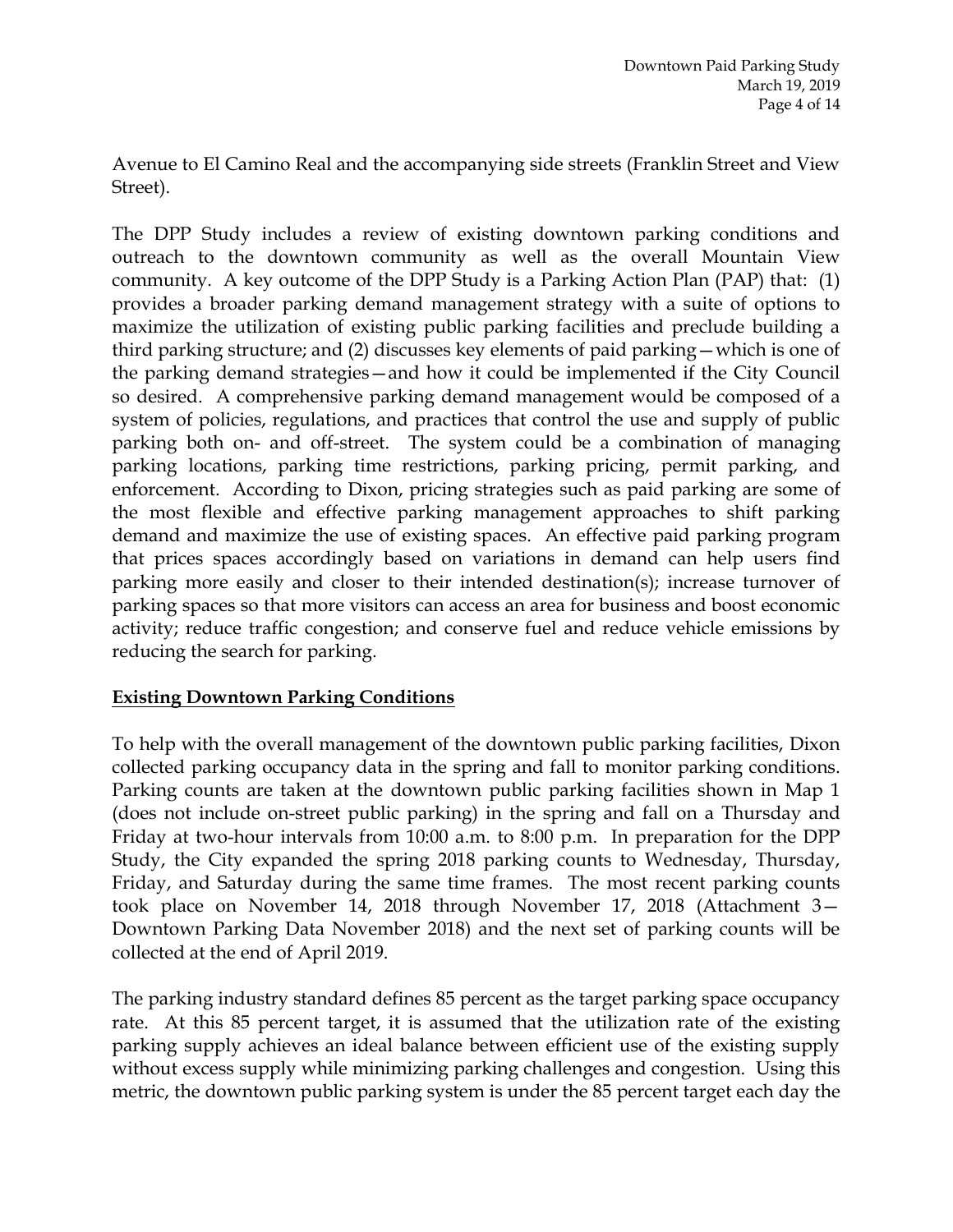parking count was conducted, except for two peak periods during the lunch and dinner hours as highlighted in pink bars in Chart 1 below.



**Chart 1: Utilization of Downtown Parking Facilities—November 2018 Count**

Although the systemwide peak periods in the pink bars above exceed the 85 percent target, there is still underutilized capacity at specific locations within the downtown parking system during those peak periods. Table 1 identifies the peak parking periods for Wednesday, Thursday, and Friday with underutilized parking facilities. Parking Structure 3 is the most underutilized parking facility, followed by Parking Lot 12.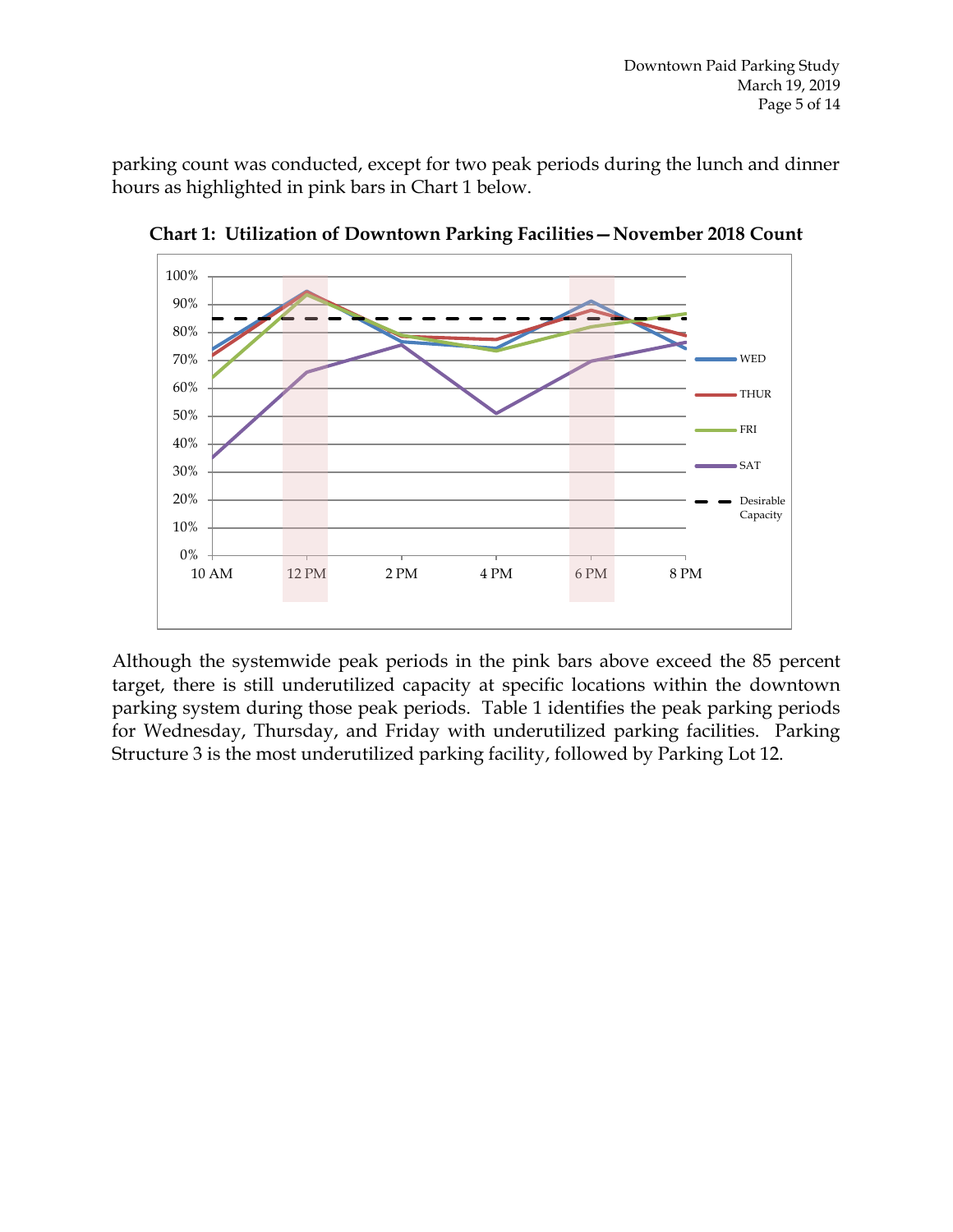| <b>Peak Parking Periods</b>     | Systemwide | <b>Underutilized Parking</b> |
|---------------------------------|------------|------------------------------|
|                                 | Occupancy  | <b>Facilities</b>            |
| Wednesday at 12:00 noon         | 95%        | Parking Structure 3-75%      |
|                                 |            |                              |
| Wednesday at 6:00 p.m.          | 91%        | Parking Lot 12-71%           |
|                                 |            | Parking Structure 3-56%      |
| Thursday at 12:00 noon          | 95%        | Parking Structure 3-67%      |
|                                 |            |                              |
| Thursday at 6:00 p.m.           | 88%        | Parking Lot 9-79%            |
|                                 |            | Parking Lot 12-63%           |
|                                 |            | Parking Structure 3-45%      |
| Friday at 12:00 noon            | 94%        | Parking Lot 8-75%            |
|                                 |            | Parking Structure 3-75%      |
| Friday at 8:00 p.m. (later peak | 87%        | Parking Structure 1-81%      |
| period than the other days)     |            | Parking Lot 12-56%           |
|                                 |            | Parking Structure 3-45%      |

**Table 1: Peak Parking Periods and Underutilized Parking Facilities**

Table 3 shows the data from the perspective of the average parking utilization rate across each parking facility for each day. The green cells identify the parking facilities that are at or below the 85 percent target; the blue cells identify facilities between 86 percent and 90 percent; and the red cells identify facilities over 90 percent. Although the blue cells are over the 85 percent target, exactly meeting the 85 percent target all of the time is difficult to do, and a few percentages above that target is part of the natural flux of parking demand and is reasonable. Again, while utilization rates vary for each facility depending on the day and time, in general, certain parking facilities tend to be more impacted (e.g., Lot 2, Lot 5, Lot 6, Lot 11) while other facilities tend to be under the 85 percent target (e.g., Lot 8, Lot 12, Structure 3). Overall, parking facilities in the downtown historic core (100 to 300 block of Castro Street) continue to generate the most demand while parking facilities outside the core have more capacity.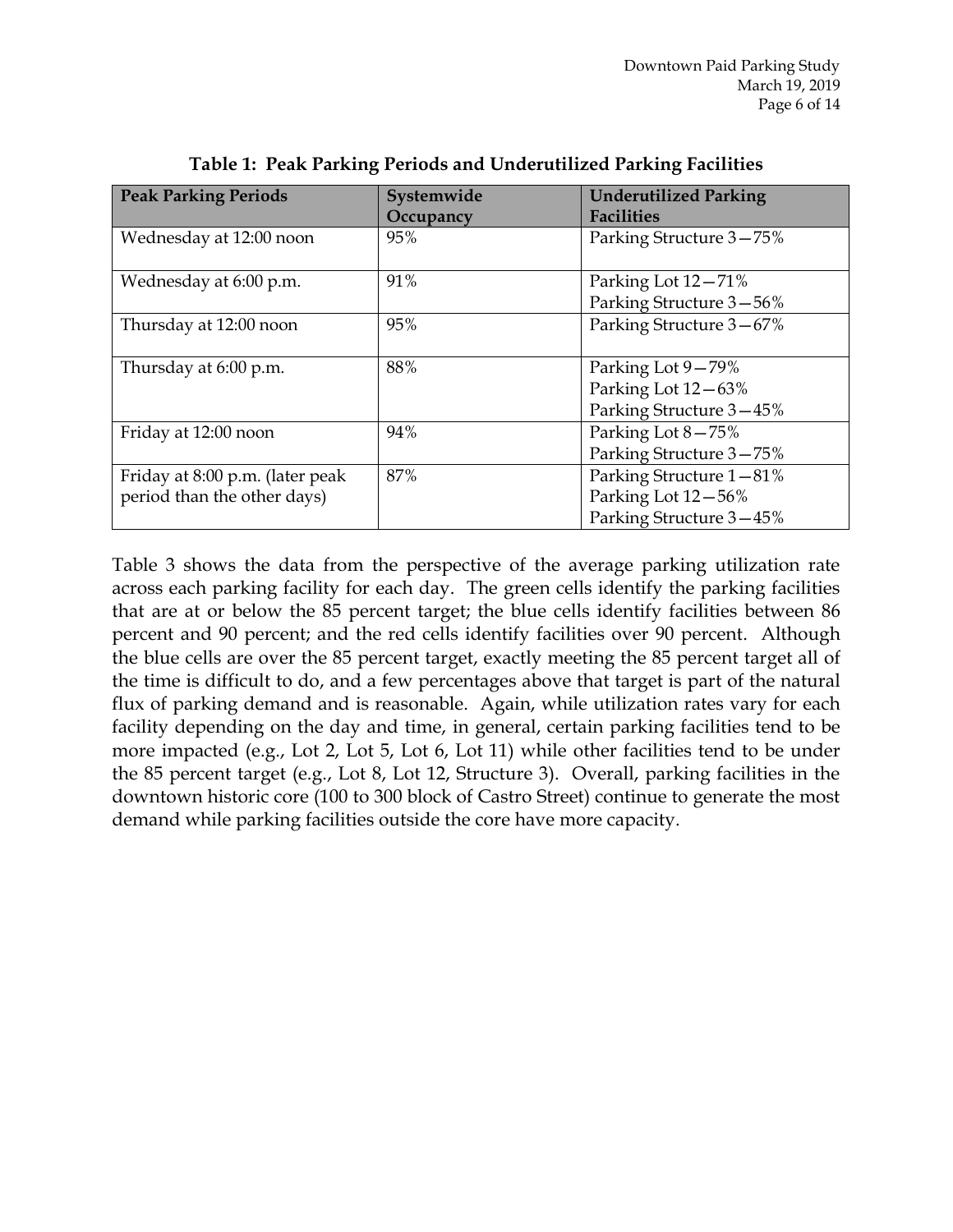|                     | Wednesday | Thursday | Friday   | Saturday |         |
|---------------------|-----------|----------|----------|----------|---------|
|                     | 11/14/18  | 11/15/18 | 11/16/18 | 11/17/18 | Average |
| Parking Lot 2       | 89%       | 89%      | 94%      | 96%      | 92%     |
| Parking Lot 4       | 75%       | 85%      | 88%      | 88%      | 84%     |
| Parking Lot 5       | 82%       | 89%      | 87%      | 86%      | 86%     |
| Parking Lot 6       | 93%       | 99%      | 92%      | 80%      | 91%     |
| Parking Lot 7       | 90%       | 94%      | 88%      | 64%      | 84%     |
| Parking Lot 8       | 68%       | 64%      | 61%      | 52%      | 61%     |
| Parking Lot 9       | 87%       | 84%      | 84%      | 59%      | 79%     |
| Parking Lot 11      | 100%      | 88%      | 95%      | 60%      | 86%     |
| Parking Lot 12      | 64%       | 62%      | 60%      | 33%      | 55%     |
| Parking Structure 1 | 85%       | 86%      | 80%      | 46%      | 74%     |
| Parking Structure 3 | 57%       | 57%      | 49%      | 21%      | 46%     |

**Table 2: Average Parking Utilization Rates for Each Downtown Parking Facility**

#### **Stakeholder Outreach**

Stakeholder outreach was an important component of the study to engage the Mountain View community for feedback on the downtown public parking system and the concept of paid parking. From August 2018 through October 2018, Dixon collected the feedback through stakeholder meetings, one-on-one meetings with downtown businesses, and an online survey. Overall, 280 people responded to the online survey while 70 downtown businesses met with the consultant and four focus group meetings were held.

• Online Survey: An online survey was available to gather information on how the public access and park in the downtown areas and feedback about potential paid parking policies. Two hundred eighty (280) responses were collected and of those respondents, a majority of them live in Mountain View (86 percent) followed by 9 percent who live elsewhere, but within Santa Clara County. Of those surveyed, almost 60 percent of respondents indicated that eating was their primary purpose for visiting downtown. Forty-eight (48) percent of those surveyed said their most recent visit was between one and two hours. Also, the majority of respondents drove downtown (70 percent). When asked about the most important factor for deciding where to park, the top response was ease of finding a space, followed by location, price, and, lastly, safety/security. Exactly 50 percent of respondents agree or strongly agree that they would be willing to pay for parking if it means they can more easily find a space. Another question asked about the willingness to pay for parking if the respondent can stay in a parking space for a longer amount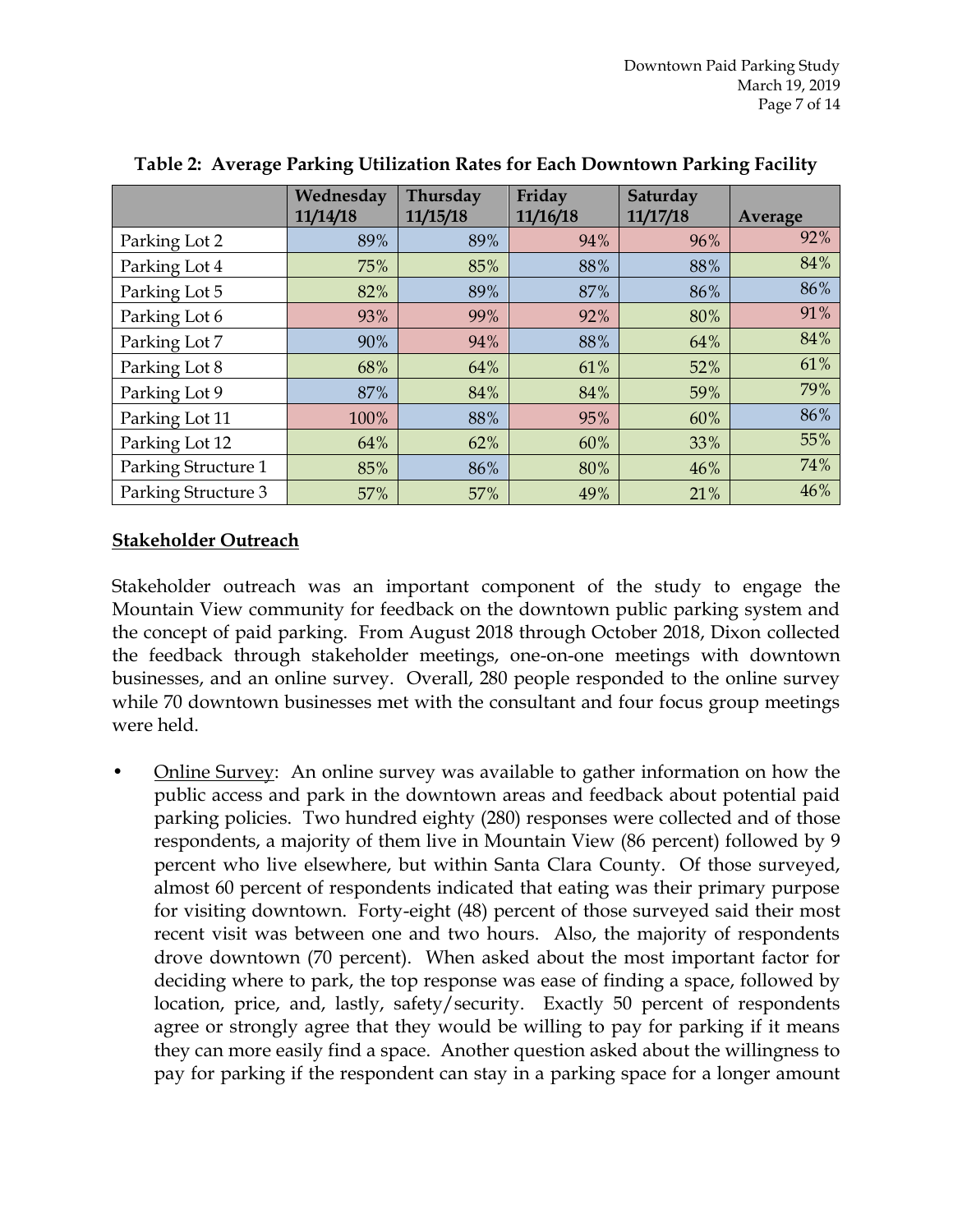of time—34 percent agree or strongly agree (Attachment 3—Downtown Paid Parking Study—Appendix B, Page 87).

- Downtown Business Meetings: Dixon met with over 70 businesses to discuss the paid parking study, understand their parking options/concerns, and employee parking needs. A majority of the employees surveyed drove to work (81 percent) and of those who drove, 33 percent parked on-street. Meanwhile, 74 percent of those surveyed believe there is not enough customer parking.
- Focus Group Meetings: Dixon and the City held four focus group meetings with downtown commercial property owners, downtown business owners, downtown residents, and the general community. The purpose of the focus groups was to provide an opportunity for focused feedback in a smaller group setting so participants can discuss aspects of parking and transportation. Each group provided feedback unique to how they view and use parking, but a few times some of the groups expressed similar viewpoints. For example, the downtown commercial property owners group was interested in transportation demand management (TDM), but both the downtown business owners and residents discussed the need for increased parking enforcement.

| <b>Focus Group</b>            | <b>Primary Feedback and Priorities</b> |  |  |
|-------------------------------|----------------------------------------|--|--|
| Downtown Commercial           | TDM                                    |  |  |
| <b>Property Owners</b>        | Equity and affordability               |  |  |
|                               | Influencing car ownership              |  |  |
|                               | Paid parking                           |  |  |
|                               | Shared parking                         |  |  |
| Downtown Business Owners      | Increase enforcement                   |  |  |
|                               | Adjusting time limits                  |  |  |
|                               | Employee parking                       |  |  |
|                               | Parking In-Lieu fees<br>٠              |  |  |
| Downtown Residents (including | Vehicle dwelling                       |  |  |
| representatives from the Old  | Oversized vehicles                     |  |  |
| Mountain View and Shoreline   | First-mile/last-mile trips             |  |  |
| West Neighborhood             | Increase enforcement                   |  |  |
| Associations)                 | Residential parking permit             |  |  |
| <b>General Community</b>      | Data collection                        |  |  |
|                               | Residential parking                    |  |  |
|                               | Subsidies and incentives               |  |  |

**Table 3: Focus Group Summary**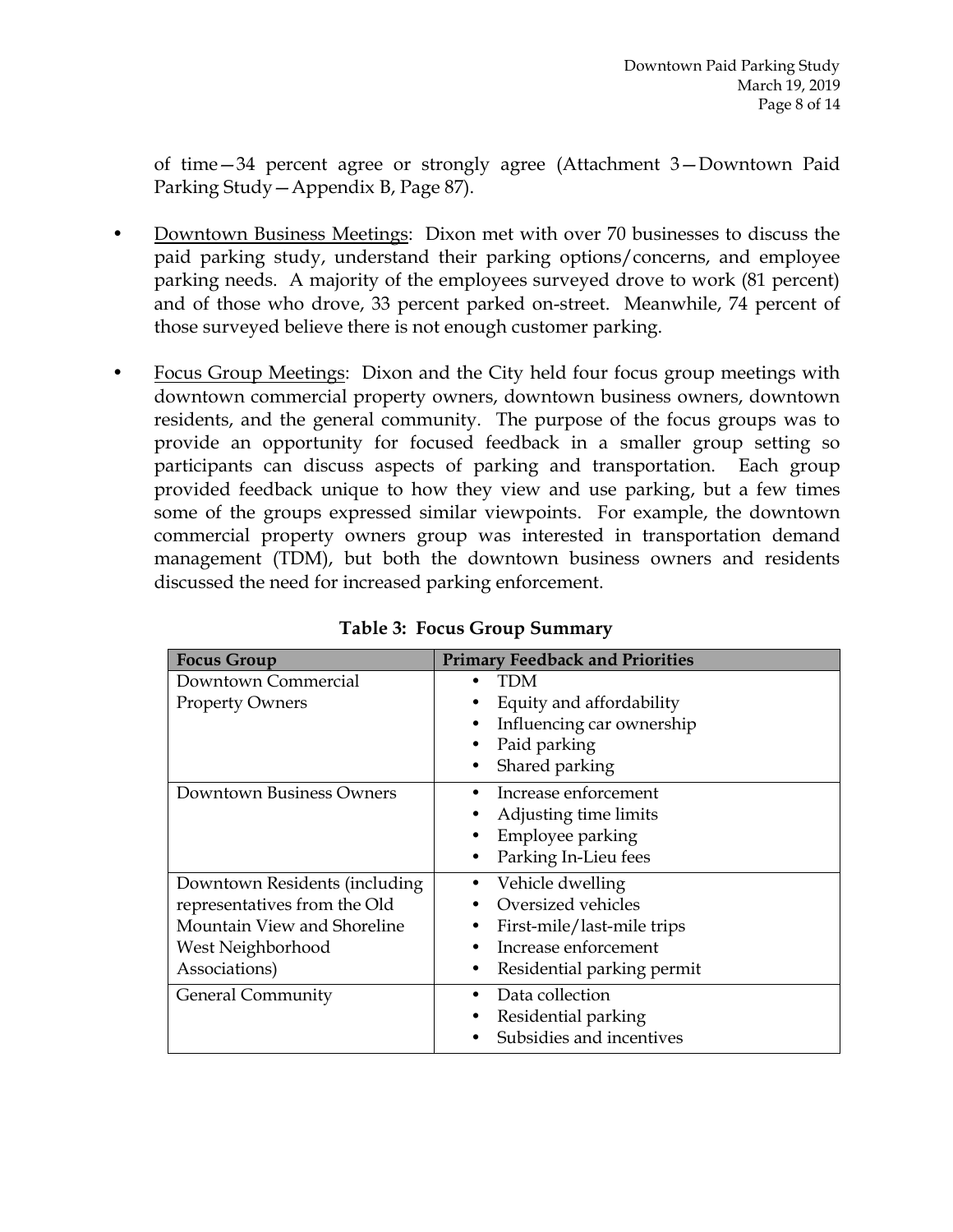- Downtown Committee:The Downtown Committee has been involved with the development of the study from the beginning when a scope of work was developed, participated in the stakeholder outreach, and received ongoing monthly updates on the study's progress. The study was also included in the Committee's Fiscal Year 2018-19 Work Plan to complete and review the study. From December 2018 through February 2019, the Committee reviewed the draft study over two meetings (December and January) and provided feedback at the February 5, 2019 meeting (Attachment 4—Downtown Committee February 5, 2019 Minutes). The Committee views parking as a tool to encouraging economic vitality of downtown for businesses, visitors, and neighborhoods. They believe parking solutions should be implemented incrementally focusing on four items:
	- Develop a Parking Ambassador program with feedback and data;
	- Dedicate a City staff person to parking;
	- Implement a holistic plan to compensate the temporary loss of Lots 4 and 8; and
	- Explore microtransit solutions.

Overall, the Committee is open to considering paid parking, but implementation of paid parking should be based on continuous measurable feedback and provide benefits to the downtown.

#### **Components of Paid Parking**

Based upon the stakeholder outreach and staff input, Dixon developed a roadmap to implement paid parking. The roadmap identifies the following items to be considered if the City were to implement paid parking.

## *Paid Parking Infrastructure and Technology*

Paid parking requires infrastructure and technology to collect revenue and maintain the overall downtown public parking system. The study outlines the infrastructure needed to collect the parking revenue. The collection process begins with pay stations. Onstreet parking spaces utilize either single-space meters or multi-space pay stations for every 7 to 12 on-street parking spaces. In parking lots or structures, approximately two pay stations per parking lot or parking structure level are typically used. Both types of meters can accommodate credit card transaction and cash/coins, however, with multispace pay stations, there are three types of operational configurations: pay and display;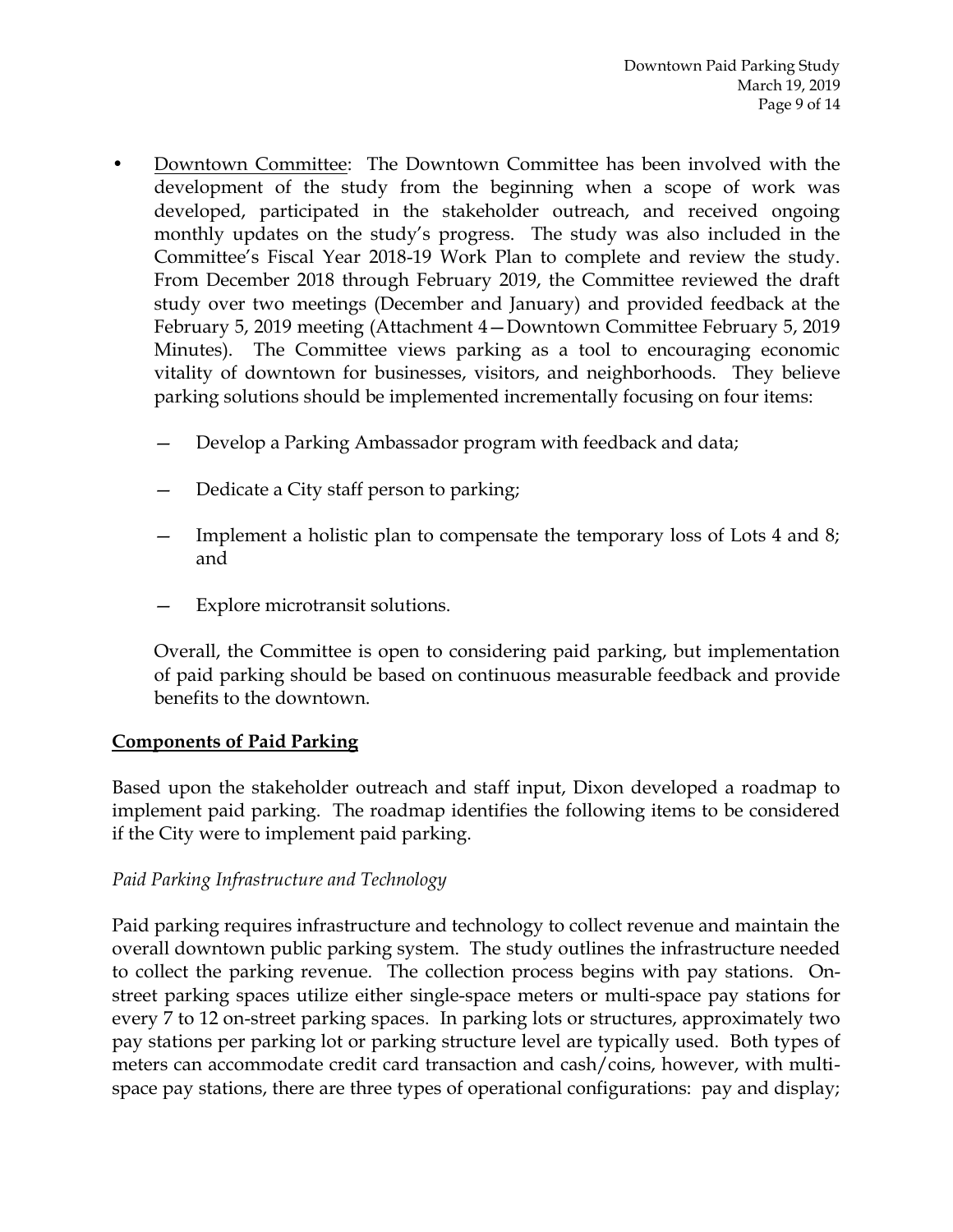pay by space; and pay by plate. In addition, revenue collection services and parking management technologies such as an automated permit management system, mobile payment, parking enforcement tools, and license plate recognition cameras can support the paid parking operation.

The study also provides cost estimates for the infrastructure and technology under the assumption paid parking is implemented in the downtown bounded by West Evelyn Avenue, Church Street, Franklin Street, and Hope Street (approximately 844 on-street parking spaces) and includes the public parking facilities with the assumption of two pay stations per lot or parking structure level.

|                                  | <b>Equipment Cost</b>               | <b>Operating Costs Per Year</b><br>(Includes warranty, software and<br>credit card fees, and spare parts) |
|----------------------------------|-------------------------------------|-----------------------------------------------------------------------------------------------------------|
| <b>On-Street Parking Spaces</b>  | \$675,200 for single-space meters/  | \$366,043 for single-space/                                                                               |
| (844 parking spaces)             | \$597,800 for 70 multi-space meters | \$197,500 for multi-space                                                                                 |
| <b>Public Parking Facilities</b> | \$306,000 for multi-space meters    | \$101,600                                                                                                 |
| (36 multi-space meters)          |                                     |                                                                                                           |
| Total                            | \$981,200 to \$903,800              | \$467,600 to \$299,100                                                                                    |

# **Table 4: Estimated Equipment and Operating Costs**

# *Rate Structure*

When establishing a paid parking area, a rate structure is identified. Generally, there are four rate structures available for consideration:

- Flat hourly rate is when the same rate is charged for each hour of the parking session, regardless of location, time of day, day of week, or any other factor. This rate model can be combined with the time limits to ensure turnover.
- Zoned-based/tiered pricing is when rates are adjusted by zone, and zones are typically created based on parking demand. A lower rate could be set in the remote/less desirable locations and a higher rate in the prime parking locations.
- Specific time of day/week rates is when parking rate is based upon the time of day or day of the week where there are extreme parking occupancy peaks such as the lunch or evening hours.
- Escalated pay rate is when the first one to two hours have a lower rate and the third and up hours have a higher rate.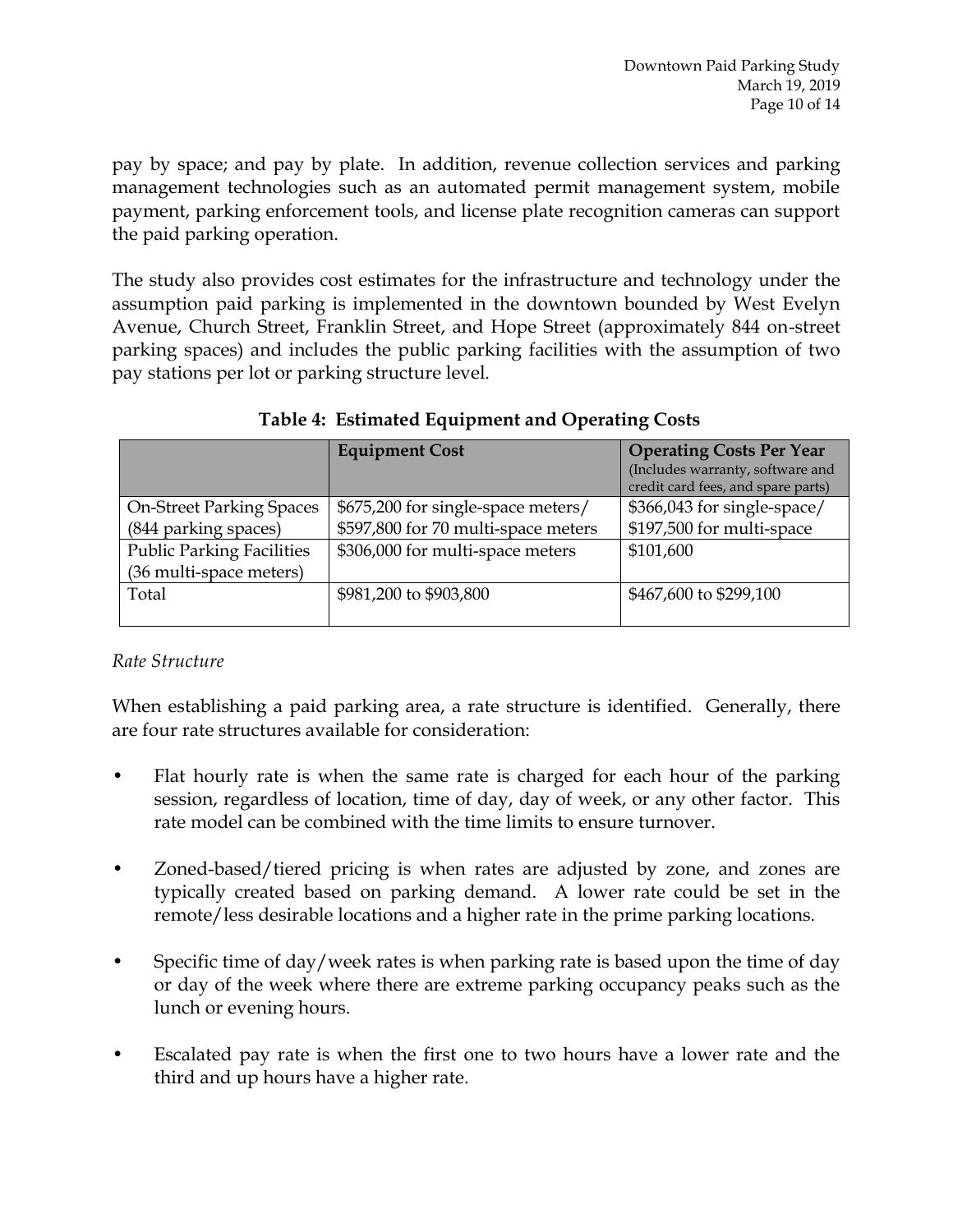The rate structures could be combined, and the appropriate structure to use depends on the parking goals that a jurisdiction wishes to achieve. Cities typically price on-street spaces higher than off-street in order to encourage longer-term parkers to park their cars off-street. The study reviewed rate structures in nearby communities with a downtown paid parking program. Below is a comparative rate analysis of neighboring cities to provide some context for establishing a pricing structure.

| City         | <b>On-Street Rates (Downtown Core)</b>                           |                            | <b>Off-Street Rates</b>                     |  |
|--------------|------------------------------------------------------------------|----------------------------|---------------------------------------------|--|
| Burlingame   | \$1.00 first hour<br>\$2.00 second hour                          | 2-hour time<br>limit       | \$0.50 to \$1.00 per hour                   |  |
| Redwood City | \$1.00 per hour (10)<br>a.m. to 6 p.m.)<br>\$2.50 (after 6 p.m.) | 2-hour time<br>limit       | \$0.25 to \$1.00 (first 1.5)<br>hours free) |  |
| San Mateo    | $$1.50$ per hour                                                 | 3-hour time<br>limit       | \$0.25 to \$1.25 per hour                   |  |
| San Jose     | $$2.00$ per hour                                                 | 1- to 2-hour<br>time limit | \$3.00 per hour                             |  |

|  |  |  |  | <b>Table 5: Downtown Paid Parking Comparison</b> |
|--|--|--|--|--------------------------------------------------|
|--|--|--|--|--------------------------------------------------|

# *Managing Paid Parking*

If paid parking is implemented, the City would need resources to oversee the system, including enforcement, revenue collections, and equipment maintenance. Services to maintain parking technology and collect revenues costs approximately \$150,000 annually. A paid parking system would also require staff resources to oversee the program, work with parking vendors, monitor and maintain infrastructure and equipment, and collect revenue. To help provide enforcement of the paid parking system, a customer service-based Parking Ambassador model could educate and assist parkers on regulations and answer customer questions.

## *Additional Considerations*

On March 11 and 12, the City hosted an Urban Land Institute Technical Assistance Panel (TAP) that provided an assessment of opportunities and areas of consideration for Downtown Mountain View. One component of the TAP's analysis was regarding Downtown parking and, specifically, paid parking. The TAP provided some initial observations regarding factors that can make paid parking more successful, including, but not limited to: the value of having some amount of free parking along with spaces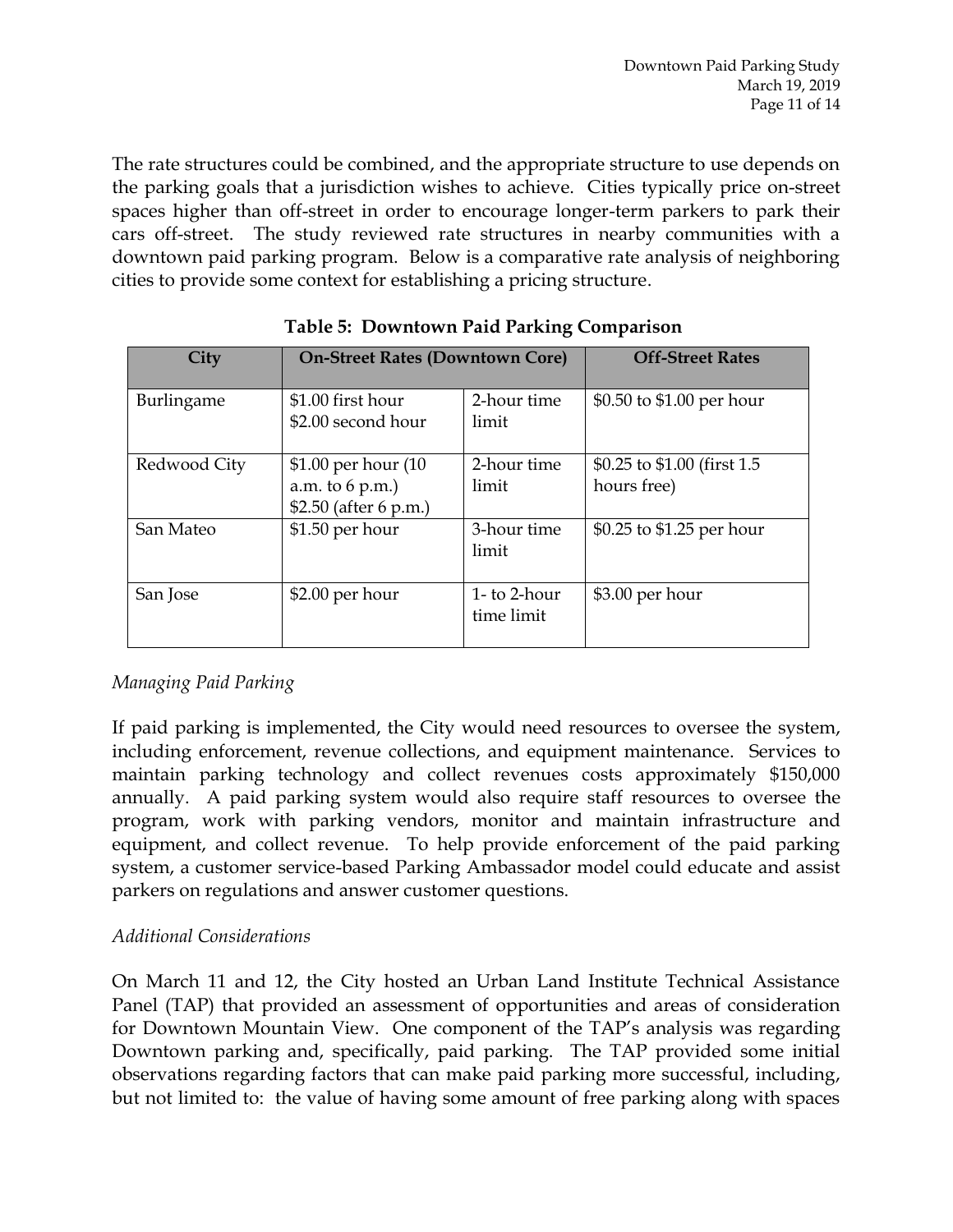for paid parking; focusing paid parking in the facilities with the highest parking demand; the importance of balancing the cost of the paid parking in a way that manages parking demand instead of killing demand for downtown; patrons can be price sensitive regarding parking even if the cost of parking is minimal; and keeping in mind that Mountain View exists in a larger, regional market that competes with other destinations that may not charge for parking. The overall finding from the TAP is that paid parking could work, but it needs to be implemented thoughtfully and strategically and be considered as part of an overall parking demand management strategy.

If paid parking is implemented, a Parking Benefit District could be implemented to reinvest paid parking revenue into downtown parking improvements and TDM programs. To optimize the district, the City could explore options for incorporating a Parking Benefit District with the existing Parking District. The current Parking District generates revenue primarily through parking permit sales and property taxes, but is focused on operating and maintaining the public parking facilities. A Parking Benefit District provides a way to define how the paid parking revenue is spent (i.e., streetscape improvements, TDM, additional parking programs, validation program with the downtown businesses), but could provide more spending flexibility than the Parking District.

Lastly, paid parking could be considered in coordination with other parking demand strategies, such as parking permit programs, efforts to shift the mode of travel to downtown, leveraging the Citywide Transportation Management Association (TMA), and other efforts. In addition, the City will have to consider how the Civic Center parking garage could be impacted by paid parking. The Civic Center parking garage is intended for use by employees and by the public who are visiting City Hall or attending events at the Center for the Performing Arts. It is not one of the downtown public parking facilities that is included in the Parking District.

#### **Broader Considerations for a Parking Demand Management Strategy**

Although the DPP Study focused on paid parking specifically, a significant part of the DPP Study included a broader discussion on a comprehensive parking demand strategy of which paid parking is a part. Additionally, as mentioned above, the March 11 and 12 ULI TAP discussed ways of improving the overall efficiency of downtown parking through other parking demand management strategies and observed that parking was a topic that came up repeatedly through its discussions with individuals over the two days. The broader discussion included the Downtown Permit Parking program, the Residential Permit Parking program, TDM strategies, education and outreach, wayfinding, parking technology, shared parking, valet parking, and enforcement. Additionally, recent discussions at the City Council meetings have touched on parking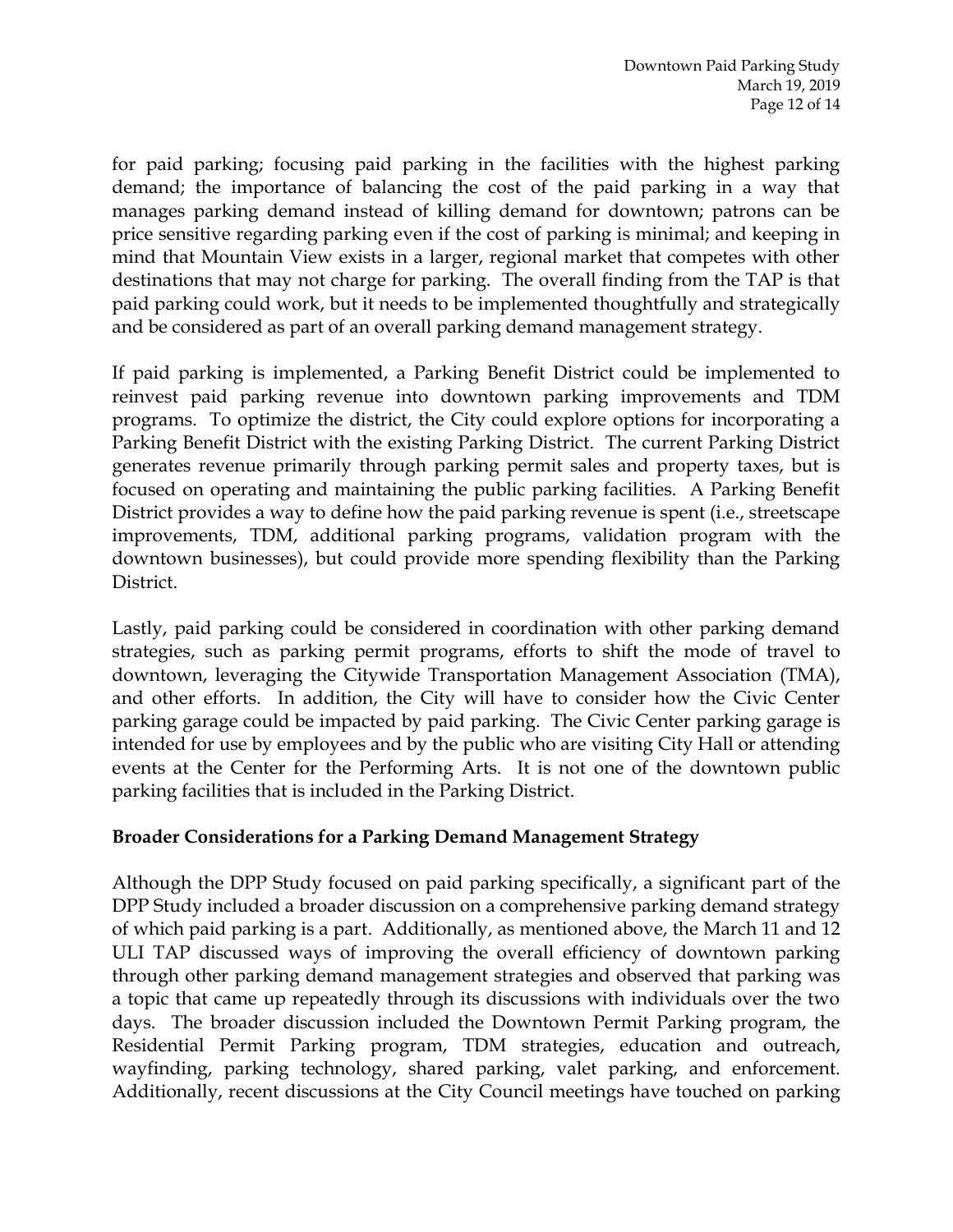requirements for the Downtown Precise Plan, how Downtown businesses could participate in the Citywide TMA, and concerns about parking spillover into the residential neighborhood.

Each of the potential parking demand management strategies is a solution for a specific issue. Staff seeks Council input on the following underlying parking issues as related to a downtown parking strategy:

- What is the underlying concern about parking spillover into the residential neighborhood (i.e., are the concerns related to safety, congestion from vehicular circulation, the inability for residents to find parking on the street, etc.)?
- Is there a perception that existing downtown parking programs, such as the Downtown Parking Permit Program, are not being properly utilized, which could cause spillover into the residential neighborhood?
- Is there an underlying concern about parking demand related to the fact that patrons might leave downtown if they are unable to find parking, which impacts downtown businesses?
- How should parking be viewed in the larger context of transportation demand management strategies, including, but not limited to, strategies to shift travel modes into downtown or further leveraging the TMA?

Council input on the underlying issue of spillover or on any other issue would provide staff direction on what additional responses could be taken to address those issues. For example, if there is concern that users of the Downtown Parking Permit Program are not following the regulations, perhaps the solution is greater enforcement of the program versus adding more parking facilities.

## **RECOMMENDATION**

Provide staff input on the following questions:

*Question No. 1: Does City Council have input on the specific, underlying issues, concerns, or goals that have been related to downtown parking that could help inform a parking demand management strategy for downtown?*

*Question No 2: Is City Council interested in further pursuing paid parking in downtown Mountain View? If so, independently, in conjunction with other strategies, or only* **after** *other strategies?*